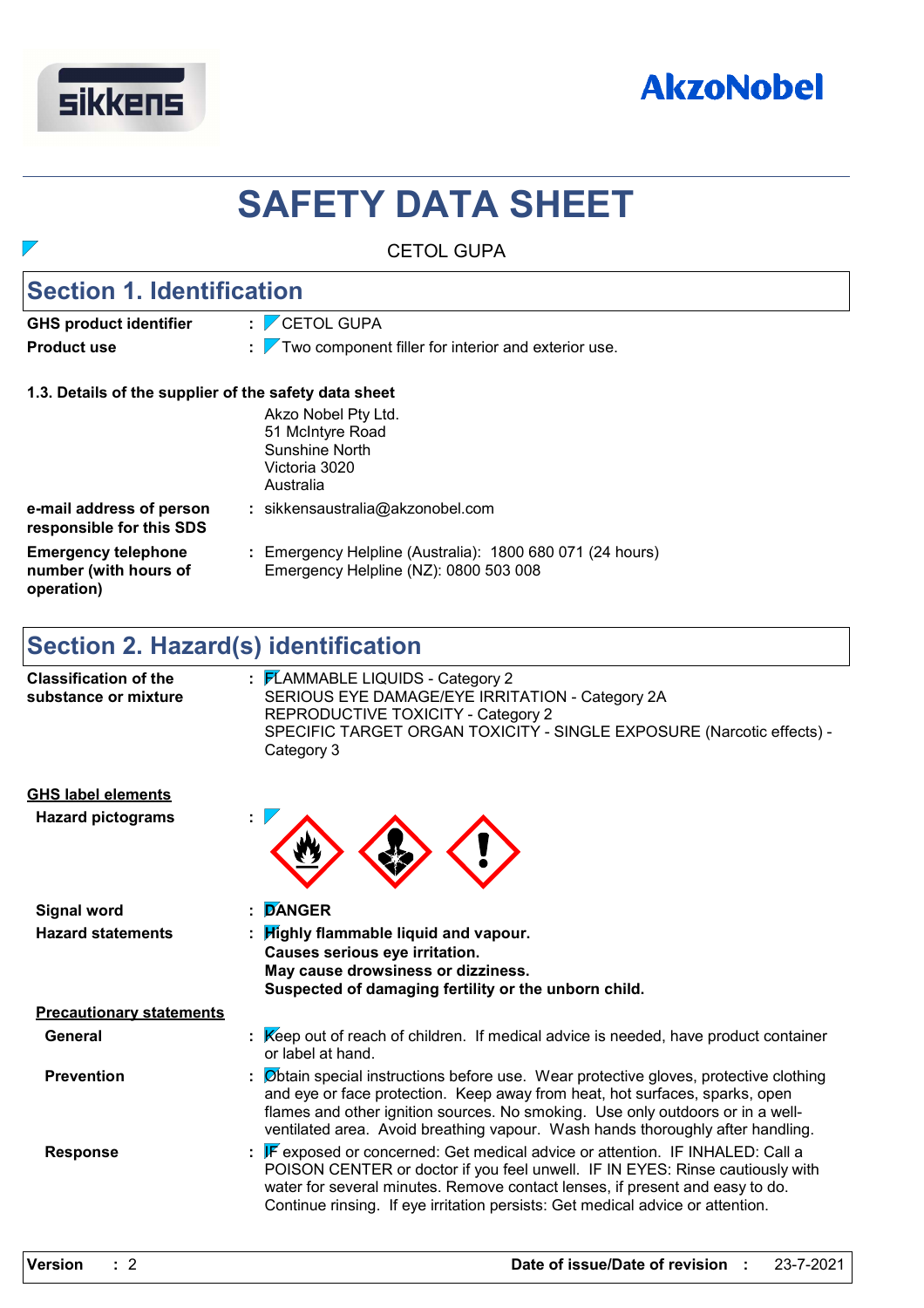# **Section 2. Hazard(s) identification**

| <b>Storage</b>                                                                                                  | : Store locked up. Store in a well-ventilated place. Keep container tightly closed.<br>Keep cool.                   |
|-----------------------------------------------------------------------------------------------------------------|---------------------------------------------------------------------------------------------------------------------|
| <b>Disposal</b>                                                                                                 | Dispose of contents and container in accordance with all local, regional, national or<br>international regulations. |
| <b>Supplemental label</b><br>elements                                                                           | $\mathbb R$ Repeated exposure may cause skin dryness or cracking.                                                   |
| $\bigcirc$ the set is a second second between the set of $\mathbb{R}$ $\mathbb{R}$ and $\mathbb{R}$ is a second |                                                                                                                     |

**Other hazards which do not : Mone known. result in classification**

# **Section 3. Composition and ingredient information**

**Substance/mixture :**

: Mixture

| Ingredient name                 | $\frac{9}{6}$ (w/w) | ⊺CAS number |
|---------------------------------|---------------------|-------------|
| $P$ ropan-2-ol                  | $\geq 10 - 530$     | 67-63-0     |
| ethyl acetate                   | 210 - ≤30           | 141-78-6    |
| isobutyl acetate                | ⊺≤10                | 110-19-0    |
| l toluene                       | ~10                 | 108-88-3    |
| <b>I</b> butanone               | ՝≤3                 | 78-93-3     |
| 2-methoxy-1-methylethyl acetate | צ≥                  | 108-65-6    |

**There are no additional ingredients present which, within the current knowledge of the supplier and in the concentrations applicable, are classified as hazardous to health or the environment and hence require reporting in this section.**

**Occupational exposure limits, if available, are listed in Section 8.**

### **Section 4. First aid measures**

#### **Description of necessary first aid measures**

| Eye contact         | : Immediately flush eyes with plenty of water, occasionally lifting the upper and lower<br>eyelids. Check for and remove any contact lenses. Continue to rinse for at least 10<br>minutes. Get medical attention.                                                                                                                                                                                                                                                                                                                                                                                                                                                                                                                                                                                                             |
|---------------------|-------------------------------------------------------------------------------------------------------------------------------------------------------------------------------------------------------------------------------------------------------------------------------------------------------------------------------------------------------------------------------------------------------------------------------------------------------------------------------------------------------------------------------------------------------------------------------------------------------------------------------------------------------------------------------------------------------------------------------------------------------------------------------------------------------------------------------|
| <b>Inhalation</b>   | <b>Example 2</b> : <b>Remove victim to fresh air and keep at rest in a position comfortable for breathing.</b><br>If it is suspected that fumes are still present, the rescuer should wear an appropriate<br>mask or self-contained breathing apparatus. If not breathing, if breathing is irregular<br>or if respiratory arrest occurs, provide artificial respiration or oxygen by trained<br>personnel. It may be dangerous to the person providing aid to give mouth-to-mouth<br>resuscitation. Get medical attention. If necessary, call a poison center or physician.<br>If unconscious, place in recovery position and get medical attention immediately.<br>Maintain an open airway. Loosen tight clothing such as a collar, tie, belt or<br>waistband.                                                               |
| <b>Skin contact</b> | : $M$ ash skin thoroughly with soap and water or use recognised skin cleanser.<br>Remove contaminated clothing and shoes. Continue to rinse for at least 10 minutes.<br>Get medical attention. Wash clothing before reuse. Clean shoes thoroughly before<br>reuse.                                                                                                                                                                                                                                                                                                                                                                                                                                                                                                                                                            |
| Ingestion           | : Mash out mouth with water. Remove dentures if any. Remove victim to fresh air<br>and keep at rest in a position comfortable for breathing. If material has been<br>swallowed and the exposed person is conscious, give small quantities of water to<br>drink. Stop if the exposed person feels sick as vomiting may be dangerous. Do not<br>induce vomiting unless directed to do so by medical personnel. If vomiting occurs,<br>the head should be kept low so that vomit does not enter the lungs. Get medical<br>attention. If necessary, call a poison center or physician. Never give anything by<br>mouth to an unconscious person. If unconscious, place in recovery position and get<br>medical attention immediately. Maintain an open airway. Loosen tight clothing such<br>as a collar, tie, belt or waistband. |

#### **Most important symptoms/effects, acute and delayed Potential acute health effects**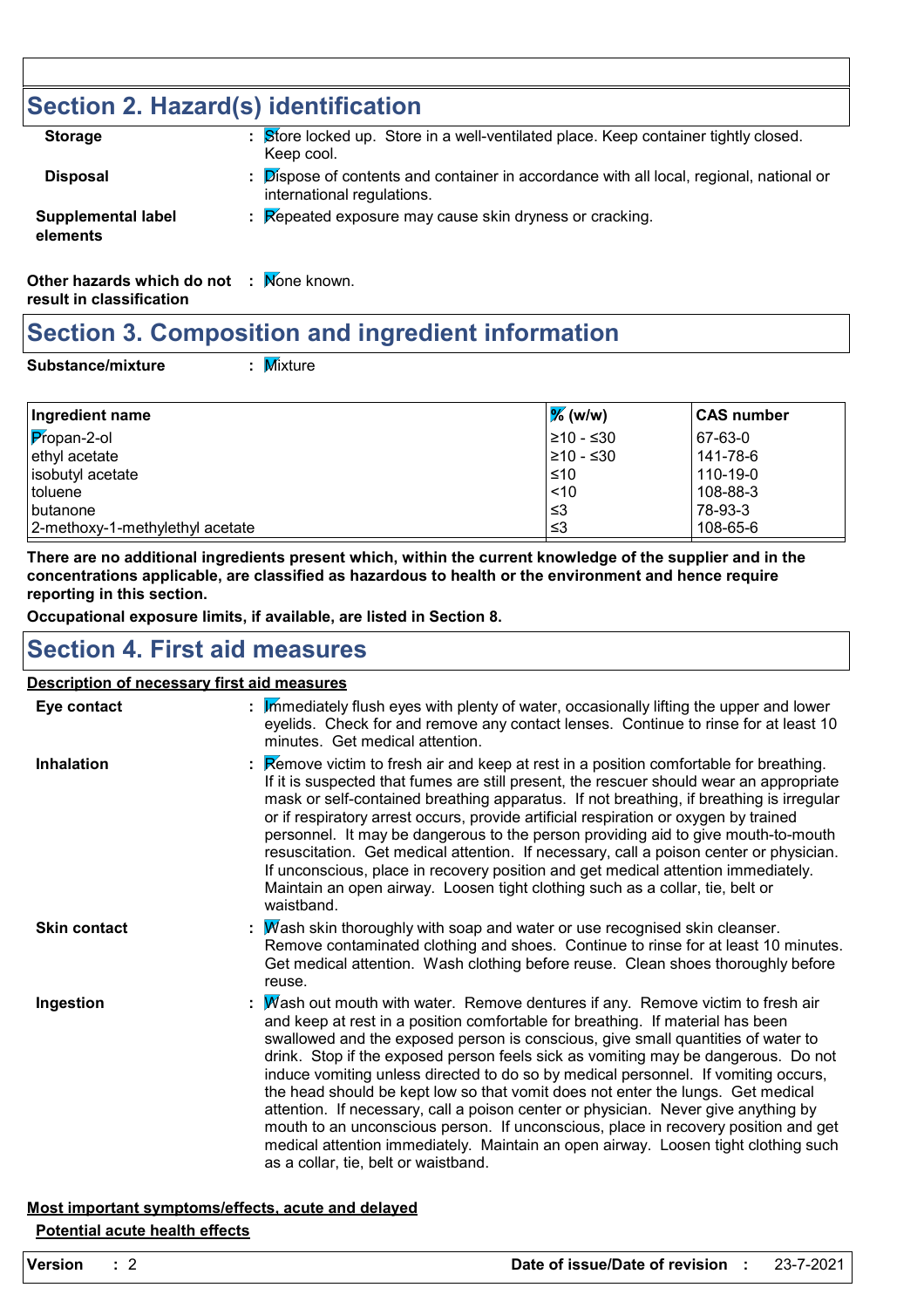| <b>Section 4. First aid measures</b> |                                                                                                                                                                                                                                                                                                                         |
|--------------------------------------|-------------------------------------------------------------------------------------------------------------------------------------------------------------------------------------------------------------------------------------------------------------------------------------------------------------------------|
| Eye contact                          | Causes serious eye irritation.                                                                                                                                                                                                                                                                                          |
| <b>Inhalation</b>                    | Zan cause central nervous system (CNS) depression. May cause drowsiness or<br>dizziness.                                                                                                                                                                                                                                |
| <b>Skin contact</b>                  | Defatting to the skin. May cause skin dryness and irritation.                                                                                                                                                                                                                                                           |
| Ingestion                            | $\overline{\mathcal{C}}$ an cause central nervous system (CNS) depression.                                                                                                                                                                                                                                              |
| <u>Over-exposure signs/symptoms</u>  |                                                                                                                                                                                                                                                                                                                         |
| Eye contact                          | Adverse symptoms may include the following:<br>pain or irritation<br>watering<br>redness                                                                                                                                                                                                                                |
| Inhalation                           | Adverse symptoms may include the following:<br>nausea or vomiting<br>headache<br>drowsiness/fatigue<br>dizziness/vertigo<br>unconsciousness<br>reduced foetal weight<br>increase in foetal deaths<br>skeletal malformations                                                                                             |
| <b>Skin contact</b>                  | Adverse symptoms may include the following:<br>irritation<br>dryness<br>cracking<br>reduced foetal weight<br>increase in foetal deaths<br>skeletal malformations                                                                                                                                                        |
| Ingestion                            | <b>A</b> dverse symptoms may include the following:<br>reduced foetal weight<br>increase in foetal deaths<br>skeletal malformations                                                                                                                                                                                     |
|                                      | Indication of immediate medical attention and special treatment needed, if necessary                                                                                                                                                                                                                                    |
| Notes to physician                   | $\frac{1}{2}$ Treat symptomatically. Contact poison treatment specialist immediately if large<br>quantities have been ingested or inhaled.                                                                                                                                                                              |
| <b>Specific treatments</b>           | $\therefore$ Mo specific treatment.                                                                                                                                                                                                                                                                                     |
| <b>Protection of first-aiders</b>    | : No action shall be taken involving any personal risk or without suitable training. If it<br>is suspected that fumes are still present, the rescuer should wear an appropriate<br>mask or self-contained breathing apparatus. It may be dangerous to the person<br>providing aid to give mouth-to-mouth resuscitation. |

### **See toxicological information (Section 11)**

# **Section 5. Firefighting measures**

| <b>Extinguishing media</b>                         |                                                                                                                                                                                                                               |
|----------------------------------------------------|-------------------------------------------------------------------------------------------------------------------------------------------------------------------------------------------------------------------------------|
| Suitable extinguishing<br>media                    | : $\mathbb{U}$ se dry chemical, $CO2$ , water spray (fog) or foam.                                                                                                                                                            |
| Unsuitable extinguishing<br>media                  | $\mathbf{p}$ $\mathbf{p}$ o not use water jet.                                                                                                                                                                                |
| Specific hazards arising<br>from the chemical      | : Highly flammable liquid and vapour. Runoff to sewer may create fire or explosion<br>hazard. In a fire or if heated, a pressure increase will occur and the container may<br>burst, with the risk of a subsequent explosion. |
| <b>Hazardous thermal</b><br>decomposition products | $\therefore$ Decomposition products may include the following materials:<br>carbon dioxide<br>carbon monoxide                                                                                                                 |
|                                                    |                                                                                                                                                                                                                               |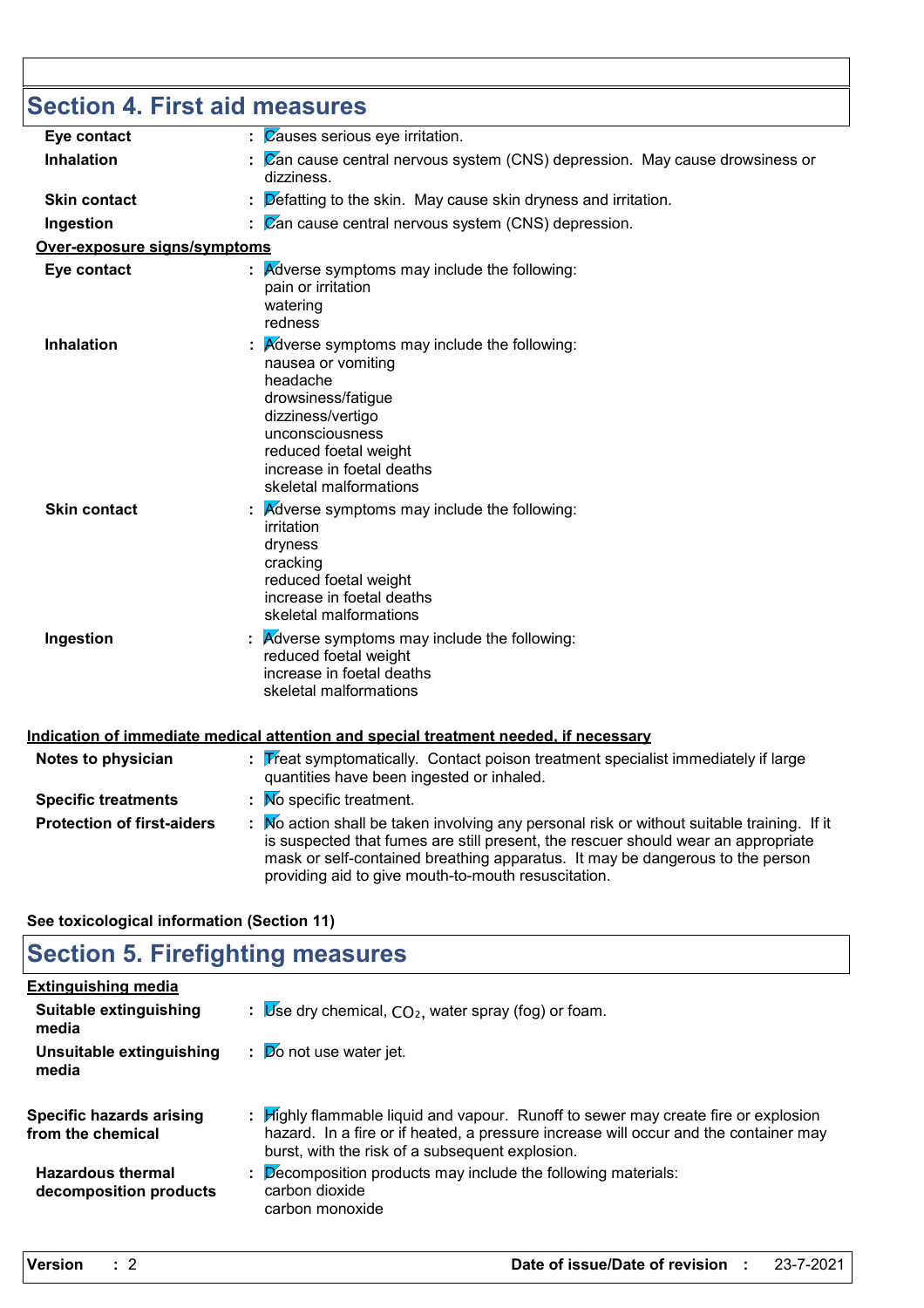# **Section 5. Firefighting measures**

| <b>Special protective actions</b><br>for fire-fighters   | : Promptly isolate the scene by removing all persons from the vicinity of the incident if<br>there is a fire. No action shall be taken involving any personal risk or without<br>suitable training. Move containers from fire area if this can be done without risk.<br>Use water spray to keep fire-exposed containers cool. |
|----------------------------------------------------------|-------------------------------------------------------------------------------------------------------------------------------------------------------------------------------------------------------------------------------------------------------------------------------------------------------------------------------|
| <b>Special protective</b><br>equipment for fire-fighters | : Fire-fighters should wear appropriate protective equipment and self-contained<br>breathing apparatus (SCBA) with a full face-piece operated in positive pressure<br>mode.                                                                                                                                                   |

# **Section 6. Accidental release measures**

**Personal precautions, protective equipment and emergency procedures**

| For non-emergency<br>personnel   | : No action shall be taken involving any personal risk or without suitable training.<br>Evacuate surrounding areas. Keep unnecessary and unprotected personnel from<br>entering. Do not touch or walk through spilt material. Shut off all ignition sources.<br>No flares, smoking or flames in hazard area. Avoid breathing vapour or mist.<br>Provide adequate ventilation. Wear appropriate respirator when ventilation is<br>inadequate. Put on appropriate personal protective equipment. |
|----------------------------------|------------------------------------------------------------------------------------------------------------------------------------------------------------------------------------------------------------------------------------------------------------------------------------------------------------------------------------------------------------------------------------------------------------------------------------------------------------------------------------------------|
| For emergency responders :       | If specialised clothing is required to deal with the spillage, take note of any<br>information in Section 8 on suitable and unsuitable materials. See also the<br>information in "For non-emergency personnel".                                                                                                                                                                                                                                                                                |
| <b>Environmental precautions</b> | : Avoid dispersal of spilt material and runoff and contact with soil, waterways, drains<br>and sewers. Inform the relevant authorities if the product has caused environmental<br>pollution (sewers, waterways, soil or air).                                                                                                                                                                                                                                                                  |

#### **Methods and material for containment and cleaning up**

| <b>Small spill</b> | : Stop leak if without risk. Move containers from spill area. Use spark-proof tools and<br>explosion-proof equipment. Dilute with water and mop up if water-soluble.<br>Alternatively, or if water-insoluble, absorb with an inert dry material and place in an<br>appropriate waste disposal container. Dispose of via a licensed waste disposal<br>contractor.                                                                                                                                                                                                                                                                                                                                    |
|--------------------|-----------------------------------------------------------------------------------------------------------------------------------------------------------------------------------------------------------------------------------------------------------------------------------------------------------------------------------------------------------------------------------------------------------------------------------------------------------------------------------------------------------------------------------------------------------------------------------------------------------------------------------------------------------------------------------------------------|
| Large spill        | : Stop leak if without risk. Move containers from spill area. Use spark-proof tools and<br>explosion-proof equipment. Approach the release from upwind. Prevent entry into<br>sewers, water courses, basements or confined areas. Wash spillages into an<br>effluent treatment plant or proceed as follows. Contain and collect spillage with non-<br>combustible, absorbent material e.g. sand, earth, vermiculite or diatomaceous earth<br>and place in container for disposal according to local regulations (see Section 13).<br>Dispose of via a licensed waste disposal contractor. Contaminated absorbent<br>material may pose the same hazard as the spilt product. Note: see Section 1 for |

emergency contact information and Section 13 for waste disposal.

# **Section 7. Handling and storage**

#### **Precautions for safe handling**

| $\mathbb{P}$ $\mathbb{P}$ (d) Fut on appropriate personal protective equipment (see Section 8). Avoid exposure -<br><b>Protective measures</b><br>obtain special instructions before use. Avoid exposure during pregnancy. Do not<br>handle until all safety precautions have been read and understood. Do not get in<br>eyes or on skin or clothing. Do not ingest. Avoid breathing vapour or mist. Use<br>only with adequate ventilation. Wear appropriate respirator when ventilation is<br>inadequate. Do not enter storage areas and confined spaces unless adequately<br>ventilated. Keep in the original container or an approved alternative made from a<br>compatible material, kept tightly closed when not in use. Store and use away from<br>heat, sparks, open flame or any other ignition source. Use explosion-proof electrical<br>(ventilating, lighting and material handling) equipment. Use only non-sparking tools.<br>Take precautionary measures against electrostatic discharges. Empty containers<br>retain product residue and can be hazardous. Do not reuse container. |  |
|---------------------------------------------------------------------------------------------------------------------------------------------------------------------------------------------------------------------------------------------------------------------------------------------------------------------------------------------------------------------------------------------------------------------------------------------------------------------------------------------------------------------------------------------------------------------------------------------------------------------------------------------------------------------------------------------------------------------------------------------------------------------------------------------------------------------------------------------------------------------------------------------------------------------------------------------------------------------------------------------------------------------------------------------------------------------------------------------------|--|
|---------------------------------------------------------------------------------------------------------------------------------------------------------------------------------------------------------------------------------------------------------------------------------------------------------------------------------------------------------------------------------------------------------------------------------------------------------------------------------------------------------------------------------------------------------------------------------------------------------------------------------------------------------------------------------------------------------------------------------------------------------------------------------------------------------------------------------------------------------------------------------------------------------------------------------------------------------------------------------------------------------------------------------------------------------------------------------------------------|--|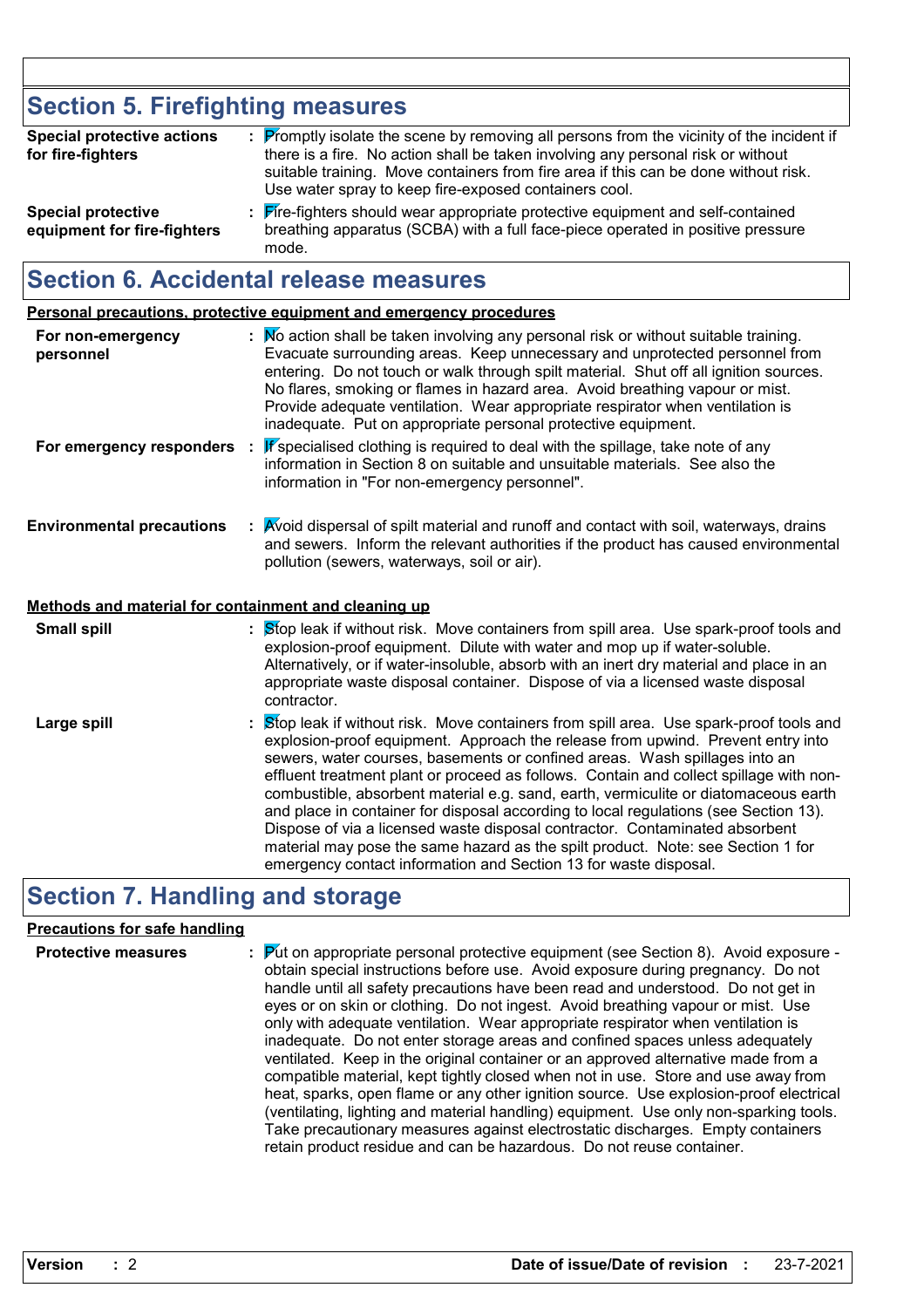# **Section 7. Handling and storage**

| Advice on general<br>occupational hygiene                          | : Eating, drinking and smoking should be prohibited in areas where this material is<br>handled, stored and processed. Workers should wash hands and face before<br>eating, drinking and smoking. Remove contaminated clothing and protective<br>equipment before entering eating areas. See also Section 8.2 for additional<br>information on hygiene measures.                                                                                                                                                                                                                                                                                                                                                             |
|--------------------------------------------------------------------|-----------------------------------------------------------------------------------------------------------------------------------------------------------------------------------------------------------------------------------------------------------------------------------------------------------------------------------------------------------------------------------------------------------------------------------------------------------------------------------------------------------------------------------------------------------------------------------------------------------------------------------------------------------------------------------------------------------------------------|
| Conditions for safe storage,<br>including any<br>incompatibilities | Store in accordance with local regulations. Store in a segregated and approved<br>÷.<br>area. Store in original container protected from direct sunlight in a dry, cool and well-<br>ventilated area, away from incompatible materials (see Section 10) and food and<br>drink. Store locked up. Eliminate all ignition sources. Separate from oxidising<br>materials. Keep container tightly closed and sealed until ready for use. Containers<br>that have been opened must be carefully resealed and kept upright to prevent<br>leakage. Do not store in unlabelled containers. Use appropriate containment to<br>avoid environmental contamination. See Section 10 for incompatible materials<br>before handling or use. |

# **Section 8. Exposure controls and personal protection**

#### **Control parameters**

#### **Occupational exposure limits**

| Ingredient name                 | <b>Exposure limits</b>                                                                                                                                                                                    |
|---------------------------------|-----------------------------------------------------------------------------------------------------------------------------------------------------------------------------------------------------------|
| ethyl acetate                   | Safe Work Australia (Australia, 1/2014).<br>TWA: $720 \text{ mg/m}^3$ 8 hours.<br>TWA: 200 ppm 8 hours.<br>STEL: 400 ppm 15 minutes.<br>STEL: 1440 mg/m <sup>3</sup> 15 minutes.                          |
| isobutyl acetate                | Safe Work Australia (Australia, 1/2014).<br>TWA: $713$ mg/m <sup>3</sup> 8 hours.<br>TWA: 150 ppm 8 hours.                                                                                                |
| toluene                         | Safe Work Australia (Australia, 1/2014).<br>Absorbed through skin.<br>STEL: 574 mg/m <sup>3</sup> 15 minutes.<br>STEL: 150 ppm 15 minutes.<br>TWA: 191 mg/m <sup>3</sup> 8 hours.<br>TWA: 50 ppm 8 hours. |
| butanone                        | Safe Work Australia (Australia, 1/2014).<br>STEL: 890 mg/m <sup>3</sup> 15 minutes.<br>STEL: 300 ppm 15 minutes.<br>TWA: $445$ mg/m <sup>3</sup> 8 hours.<br>TWA: 150 ppm 8 hours.                        |
| 2-methoxy-1-methylethyl acetate | Safe Work Australia (Australia, 1/2014).<br>Absorbed through skin.<br>TWA: 50 ppm 8 hours.<br>TWA: 274 mg/m <sup>3</sup> 8 hours.<br>STEL: 100 ppm 15 minutes.<br>STEL: 548 mg/m <sup>3</sup> 15 minutes. |

| Appropriate engineering<br>controls       | : Se only with adequate ventilation. Use process enclosures, local exhaust<br>ventilation or other engineering controls to keep worker exposure to airborne<br>contaminants below any recommended or statutory limits. The engineering controls<br>also need to keep gas, vapour or dust concentrations below any lower explosive<br>limits. Use explosion-proof ventilation equipment. |
|-------------------------------------------|-----------------------------------------------------------------------------------------------------------------------------------------------------------------------------------------------------------------------------------------------------------------------------------------------------------------------------------------------------------------------------------------|
| <b>Environmental exposure</b><br>controls | : Emissions from ventilation or work process equipment should be checked to ensure<br>they comply with the requirements of environmental protection legislation. In some<br>cases, fume scrubbers, filters or engineering modifications to the process<br>equipment will be necessary to reduce emissions to acceptable levels.                                                         |

#### **Individual protection measures**

| <b>Version</b> |  | Date of issue/Date of revision |  | 23-7-2021 |
|----------------|--|--------------------------------|--|-----------|
|----------------|--|--------------------------------|--|-----------|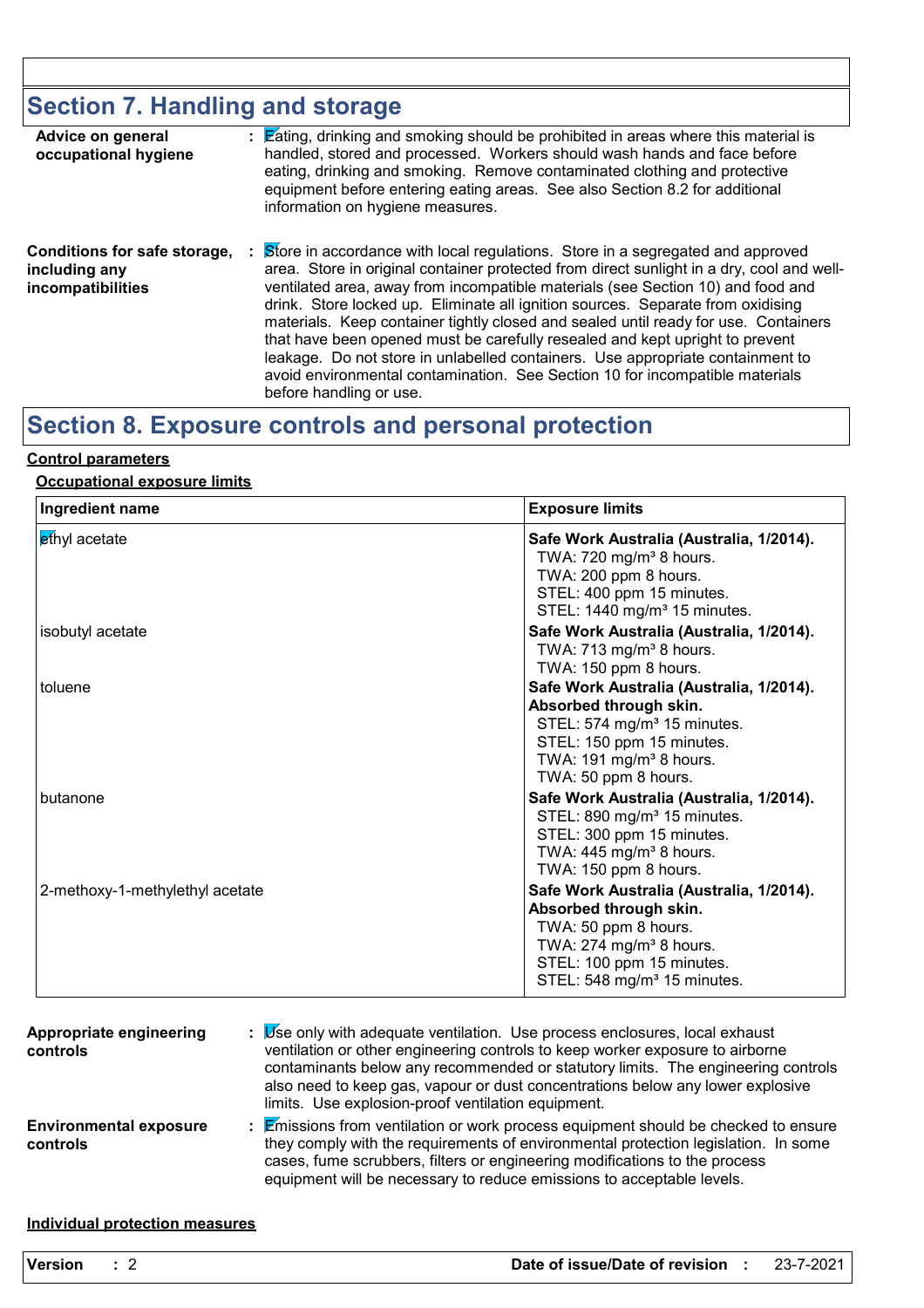# **Section 8. Exposure controls and personal protection**

| <b>Hygiene measures</b>       | Wash hands, forearms and face thoroughly after handling chemical products, before<br>eating, smoking and using the lavatory and at the end of the working period.<br>Appropriate techniques should be used to remove potentially contaminated clothing.<br>Wash contaminated clothing before reusing. Ensure that eyewash stations and<br>safety showers are close to the workstation location.                                                                                                                                                                                                                         |
|-------------------------------|-------------------------------------------------------------------------------------------------------------------------------------------------------------------------------------------------------------------------------------------------------------------------------------------------------------------------------------------------------------------------------------------------------------------------------------------------------------------------------------------------------------------------------------------------------------------------------------------------------------------------|
| <b>Eye/face protection</b>    | Safety eyewear complying with an approved standard should be used when a risk<br>assessment indicates this is necessary to avoid exposure to liquid splashes, mists,<br>gases or dusts. If contact is possible, the following protection should be worn,<br>unless the assessment indicates a higher degree of protection: chemical splash<br>goggles.                                                                                                                                                                                                                                                                  |
| <b>Skin protection</b>        |                                                                                                                                                                                                                                                                                                                                                                                                                                                                                                                                                                                                                         |
| <b>Hand protection</b>        | Chemical-resistant, impervious gloves complying with an approved standard should<br>be worn at all times when handling chemical products if a risk assessment indicates<br>this is necessary. Considering the parameters specified by the glove manufacturer,<br>check during use that the gloves are still retaining their protective properties. It<br>should be noted that the time to breakthrough for any glove material may be<br>different for different glove manufacturers. In the case of mixtures, consisting of<br>several substances, the protection time of the gloves cannot be accurately<br>estimated. |
| <b>Body protection</b>        | Personal protective equipment for the body should be selected based on the task<br>being performed and the risks involved and should be approved by a specialist<br>before handling this product. When there is a risk of ignition from static electricity,<br>wear anti-static protective clothing. For the greatest protection from static<br>discharges, clothing should include anti-static overalls, boots and gloves.                                                                                                                                                                                             |
| Other skin protection         | Appropriate footwear and any additional skin protection measures should be<br>selected based on the task being performed and the risks involved and should be<br>approved by a specialist before handling this product.                                                                                                                                                                                                                                                                                                                                                                                                 |
| <b>Respiratory protection</b> | Based on the hazard and potential for exposure, select a respirator that meets the<br>appropriate standard or certification. Respirators must be used according to a<br>respiratory protection program to ensure proper fitting, training, and other important<br>aspects of use.                                                                                                                                                                                                                                                                                                                                       |

# **Section 9. Physical and chemical properties**

| Appearance                                                        |                                                                                                                  |
|-------------------------------------------------------------------|------------------------------------------------------------------------------------------------------------------|
| <b>Physical state</b>                                             | : Liquid.                                                                                                        |
| Colour                                                            | : Mot available.                                                                                                 |
| Odour                                                             | : Not available.                                                                                                 |
| <b>Odour threshold</b>                                            | : Not available.                                                                                                 |
| рH                                                                | : Not available.                                                                                                 |
| <b>Melting point/freezing point</b>                               | : Not available.                                                                                                 |
| Initial boiling point and<br>boiling range                        | $: 77^{\circ}$ C                                                                                                 |
| <b>Flash point</b>                                                | : Closed cup: $22^{\circ}$ C                                                                                     |
| <b>Evaporation rate</b>                                           | : Not available.                                                                                                 |
| Flammability (solid, gas)                                         | : Mot available.                                                                                                 |
| Upper/lower flammability or<br>explosive limits                   | : Greatest known range: Lower: 2.3% Upper: 12.7% (Propan-2-ol)                                                   |
| Vapour pressure                                                   | : Not available.                                                                                                 |
| Vapour density                                                    | : $H$ ighest known value: 4.6 (Air = 1) (2-methoxy-1-methylethyl acetate).<br>Weighted average: $2.97$ (Air = 1) |
| <b>Relative density</b>                                           | : $\frac{1}{007}$                                                                                                |
| Solubility(ies)                                                   | : Insoluble in the following materials: cold water.                                                              |
| <b>Partition coefficient: n-octanol/: Not available.</b><br>water |                                                                                                                  |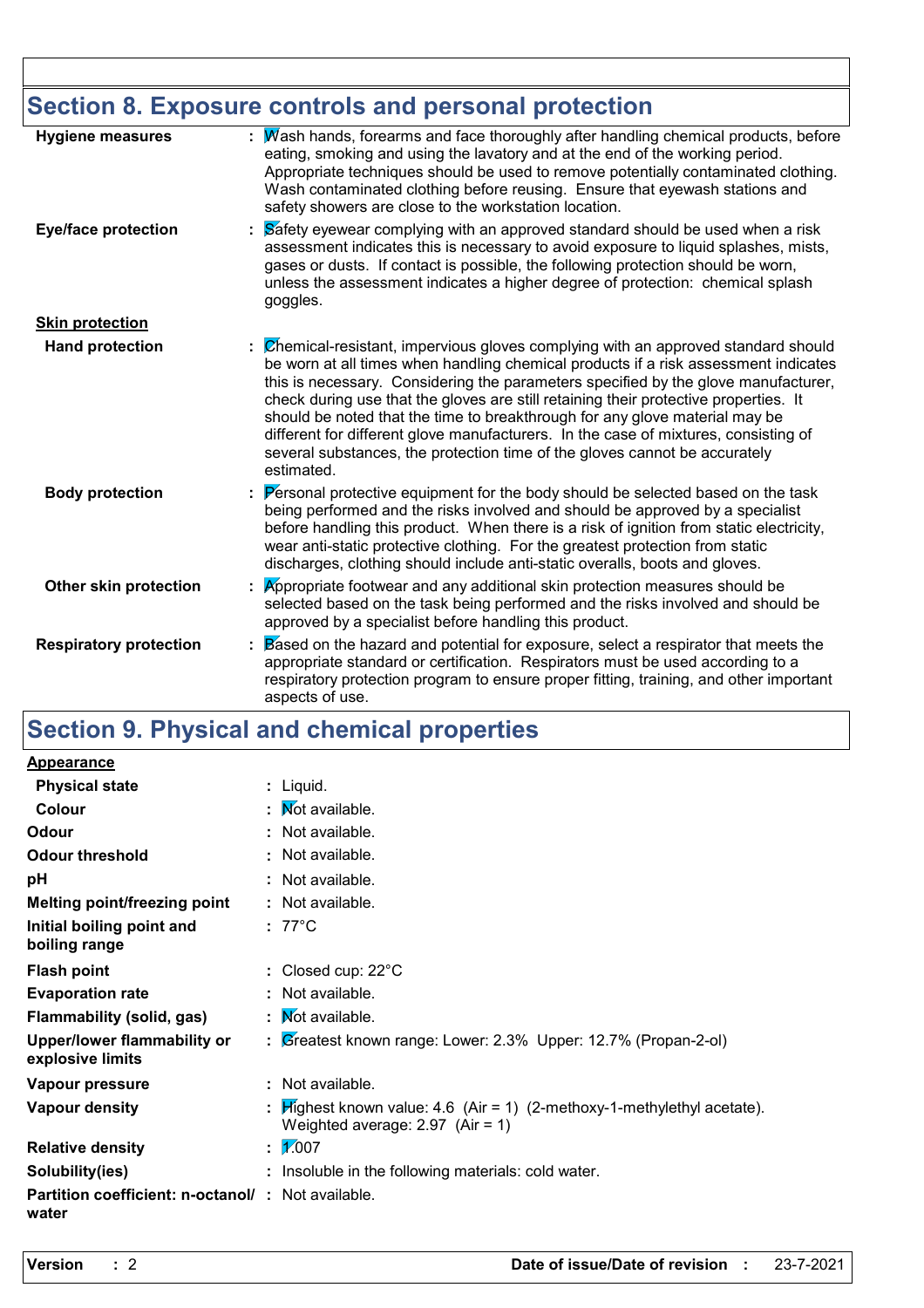#### **Section 9. Physical and chemical properties Auto-ignition temperature** : Not available

| Auto ignition tomporaturo                    |                                                                                                                                                                              |
|----------------------------------------------|------------------------------------------------------------------------------------------------------------------------------------------------------------------------------|
| <b>Decomposition temperature</b>             | : Not available.                                                                                                                                                             |
| <b>Viscosity</b>                             | : $\mathbb{K}$ inematic (room temperature): 39.71 cm <sup>2</sup> /s                                                                                                         |
| <b>Section 10. Stability and reactivity</b>  |                                                                                                                                                                              |
| <b>Reactivity</b>                            | : No specific test data related to reactivity available for this product or its ingredients.                                                                                 |
| <b>Chemical stability</b>                    | $\mathbb F$ The product is stable.                                                                                                                                           |
| <b>Possibility of hazardous</b><br>reactions | : $\mathbb{V}$ nder normal conditions of storage and use, hazardous reactions will not occur.                                                                                |
| <b>Conditions to avoid</b>                   | : Avoid all possible sources of ignition (spark or flame). Do not pressurise, cut, weld,<br>braze, solder, drill, grind or expose containers to heat or sources of ignition. |
| Incompatible materials                       | $\mathbf{R}$ Reactive or incompatible with the following materials:<br>oxidising materials                                                                                   |
| <b>Hazardous decomposition</b><br>products   | : L'inder normal conditions of storage and use, hazardous decomposition products<br>should not be produced.                                                                  |

# **Section 11. Toxicological information**

#### **Information on toxicological effects**

#### **Acute toxicity**

| Product/ingredient name            | <b>Result</b>                 | <b>Species</b> | <b>Dose</b>             | <b>Exposure</b> |
|------------------------------------|-------------------------------|----------------|-------------------------|-----------------|
| ethyl acetate                      | LD50 Intraperitoneal          | Mouse          | 709 mg/kg               |                 |
|                                    | LD50 Oral                     | Guinea pig     | 5.5 g/kg                |                 |
|                                    | LD50 Oral                     | Guinea pig     | 5500 mg/kg              |                 |
|                                    | LD50 Oral                     | Mouse          | 4.1 g/kg                |                 |
|                                    | LD50 Oral                     | Mouse          | 4100 mg/kg              |                 |
|                                    | LD50 Oral                     | Rabbit         | 4935 mg/kg              |                 |
|                                    | LD50 Oral                     | Rat            | 5620 mg/kg              |                 |
|                                    | LD50 Subcutaneous             | Cat            | 3 g/kg                  |                 |
|                                    | LD50 Subcutaneous             | Guinea pig     | 3 g/kg                  |                 |
|                                    | LDLo Subcutaneous             | Rat            | 5 g/kg                  |                 |
| isobutyl acetate                   | LD50 Dermal                   | Rabbit         | >17400 mg/kg            |                 |
|                                    | LD50 Oral                     | Rabbit         | 4763 mg/kg              |                 |
|                                    | LD50 Oral                     | Rat            | 13400 mg/kg             |                 |
| butanone                           | <b>LC50 Inhalation Vapour</b> | Mouse          | $32$ g/m <sup>3</sup>   | 4 hours         |
|                                    | <b>LC50 Inhalation Vapour</b> | Rat            | 23500 mg/m <sup>3</sup> | 8 hours         |
|                                    | LD50 Dermal                   | Rabbit         | 6480 mg/kg              |                 |
|                                    | LD50 Intraperitoneal          | Guinea pig     | $2$ g/kg                |                 |
|                                    | LD50 Intraperitoneal          | Mouse          | 616 mg/kg               |                 |
|                                    | LD50 Intraperitoneal          | Rat            | 607 mg/kg               |                 |
|                                    | LD50 Oral                     | Mouse          | 3000 mg/kg              |                 |
|                                    | LD50 Oral                     | Rat            | 2737 mg/kg              |                 |
|                                    | LDLo Intraperitoneal          | Guinea pig     | $2$ g/kg                |                 |
|                                    | <b>LDLo Oral</b>              | Human          | 714.3 mg/kg             |                 |
|                                    | TDLo Intraperitoneal          | Rat            | 361 mg/kg               |                 |
| 2-methoxy-1-methylethyl<br>acetate | LD50 Intraperitoneal          | Mouse          | >1500 mg/kg             |                 |
|                                    | LD50 Oral                     | Mouse          | >5000 mg/kg             |                 |
|                                    | LD50 Oral                     | Rat            | 9000 mg/kg              |                 |

#### **Irritation/Corrosion**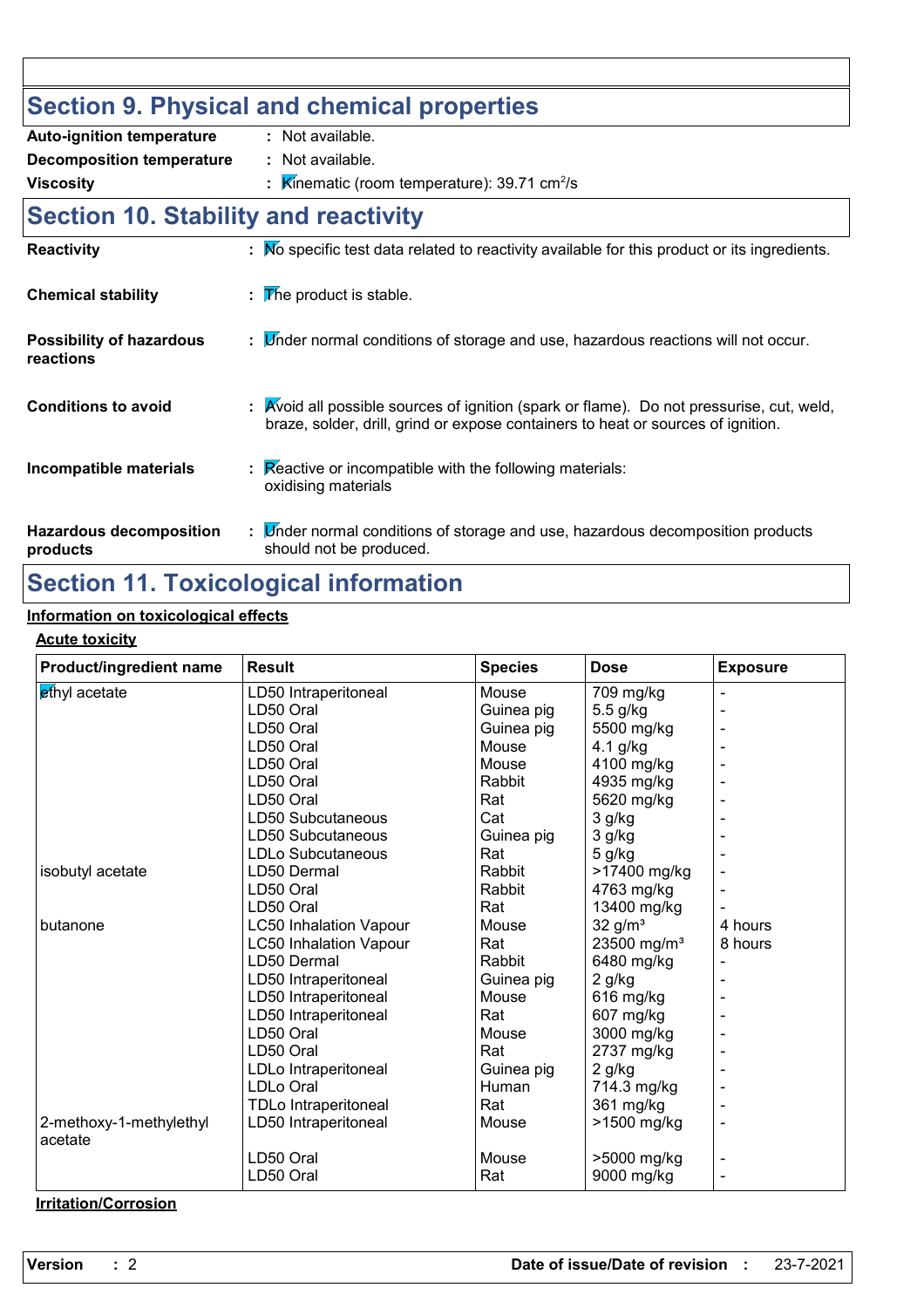# **Section 11. Toxicological information**

| Product/ingredient name | <b>Result</b>            | <b>Species</b> | <b>Score</b> | <b>Exposure</b>                          | <b>Observation</b> |
|-------------------------|--------------------------|----------------|--------------|------------------------------------------|--------------------|
| Propan-2-ol             | Eyes - Moderate irritant | Rabbit         |              |                                          |                    |
|                         | Eyes - Severe irritant   | Rabbit         |              |                                          |                    |
|                         | Skin - Mild irritant     | Rabbit         |              |                                          |                    |
| isobutyl acetate        | Eyes - Moderate irritant | Rabbit         |              | 24 hours 500<br>milligrams               |                    |
|                         | Skin - Mild irritant     | Rabbit         |              | 500<br>milligrams                        |                    |
|                         | Skin - Moderate irritant | Rabbit         |              | 24 hours 500<br>milligrams               |                    |
| toluene                 | Eyes - Mild irritant     | Rabbit         |              | 0.5 minutes<br>100<br>milligrams         |                    |
|                         | Eyes - Mild irritant     | Rabbit         |              | 870<br>Micrograms                        |                    |
|                         | Eyes - Severe irritant   | Rabbit         |              | 24 hours 2                               |                    |
|                         | Skin - Mild irritant     | Pig            |              | milligrams<br>24 hours 250               |                    |
|                         | Skin - Mild irritant     | Rabbit         |              | microliters<br>435                       |                    |
|                         | Skin - Moderate irritant | Rabbit         |              | milligrams<br>24 hours 20                |                    |
|                         | Skin - Moderate irritant | Rabbit         |              | milligrams<br>500                        |                    |
| butanone                | Skin - Mild irritant     | Rabbit         |              | milligrams<br>24 hours 14                |                    |
|                         | Skin - Mild irritant     | Rabbit         |              | milligrams<br>24 hours 402               |                    |
|                         | Skin - Moderate irritant | Rabbit         |              | milligrams<br>24 hours 500<br>milligrams |                    |

#### **Sensitisation**

Not available.

#### **Mutagenicity**

Not available.

**Carcinogenicity**

Not available.

#### **Reproductive toxicity**

Not available.

#### **Teratogenicity**

Not available.

#### **Specific target organ toxicity (single exposure)**

| Category                                             | <b>Route of</b><br>exposure | <b>Target organs</b>                                                                                     |
|------------------------------------------------------|-----------------------------|----------------------------------------------------------------------------------------------------------|
| Category 3<br>Category 3<br>Category 3<br>Category 3 |                             | Narcotic effects<br>l Narcotic effects<br>l Narcotic effects<br>l Narcotic effects<br>l Narcotic effects |
|                                                      | Category 3                  |                                                                                                          |

#### **Specific target organ toxicity (repeated exposure)**

| <b>Name</b>     | Category   | <b>Route of</b><br>exposure | <b>Target organs</b> |
|-----------------|------------|-----------------------------|----------------------|
| <i>to</i> luene | Category 2 | . .                         |                      |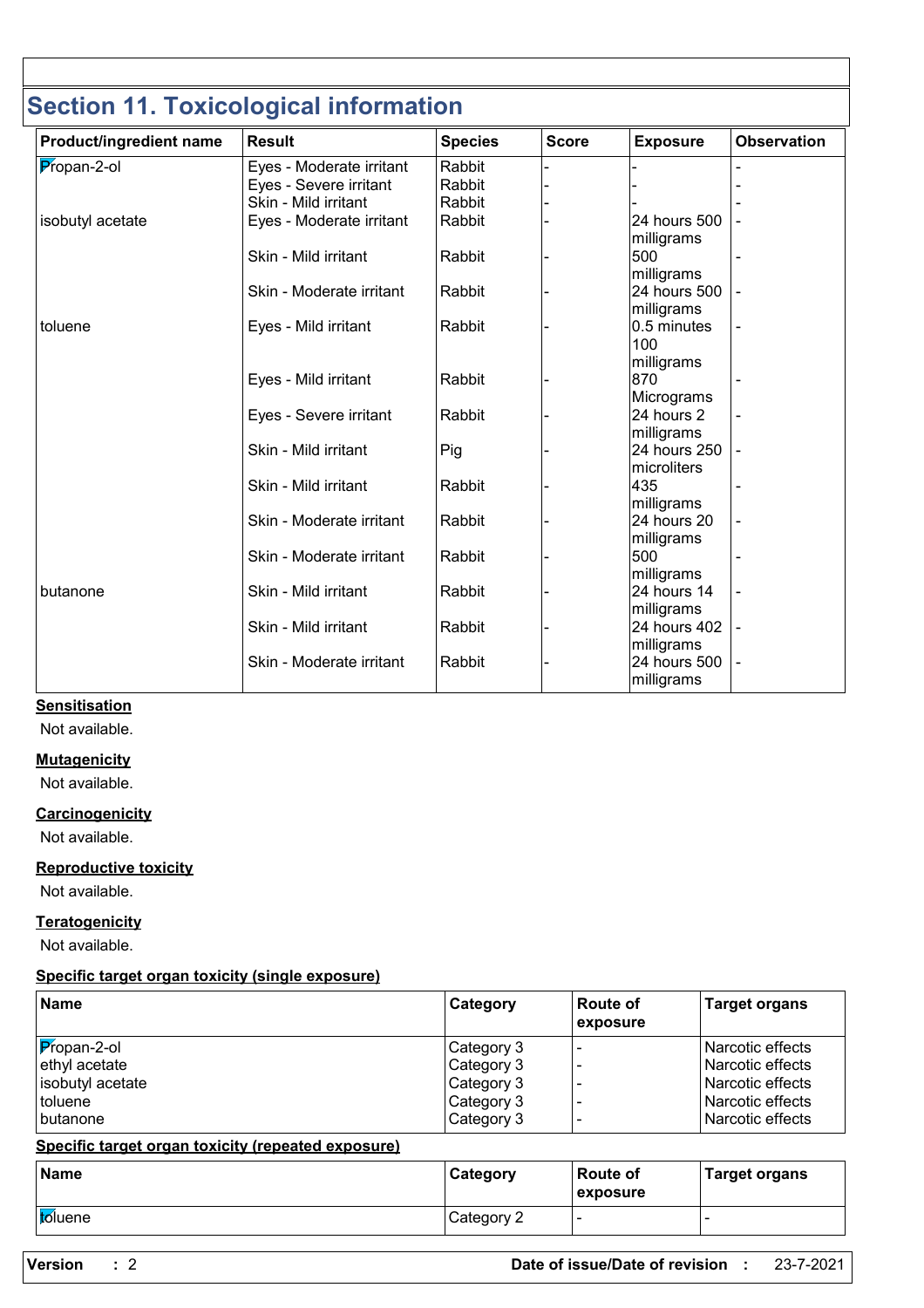# **Section 11. Toxicological information**

### **Aspiration hazard**

| Name           | Result                         |
|----------------|--------------------------------|
| <i>b</i> luene | ASPIRATION HAZARD - Category 1 |

| Information on likely routes : Mot available.<br>of exposure |                                                                                                                                                                                                                                    |
|--------------------------------------------------------------|------------------------------------------------------------------------------------------------------------------------------------------------------------------------------------------------------------------------------------|
| Potential acute health effects                               |                                                                                                                                                                                                                                    |
| Eye contact                                                  | Causes serious eye irritation.                                                                                                                                                                                                     |
| <b>Inhalation</b>                                            | Zan cause central nervous system (CNS) depression. May cause drowsiness or<br>dizziness.                                                                                                                                           |
| <b>Skin contact</b>                                          | Defatting to the skin. May cause skin dryness and irritation.                                                                                                                                                                      |
| Ingestion                                                    | $\mathbb E$ $\mathbb Z$ an cause central nervous system (CNS) depression.                                                                                                                                                          |
|                                                              |                                                                                                                                                                                                                                    |
|                                                              | Symptoms related to the physical, chemical and toxicological characteristics                                                                                                                                                       |
| Eye contact                                                  | $\therefore$ Adverse symptoms may include the following:<br>pain or irritation<br>watering<br>redness                                                                                                                              |
| <b>Inhalation</b>                                            | <b>Adverse symptoms may include the following:</b><br>nausea or vomiting<br>headache<br>drowsiness/fatigue<br>dizziness/vertigo<br>unconsciousness<br>reduced foetal weight<br>increase in foetal deaths<br>skeletal malformations |
| <b>Skin contact</b>                                          | <b>Adverse symptoms may include the following:</b><br>irritation<br>dryness<br>cracking<br>reduced foetal weight<br>increase in foetal deaths<br>skeletal malformations                                                            |
| Ingestion                                                    | <b>A</b> dverse symptoms may include the following:<br>reduced foetal weight<br>increase in foetal deaths<br>skeletal malformations                                                                                                |
|                                                              | Delayed and immediate effects as well as chronic effects from short and long-term exposure                                                                                                                                         |
| <b>Short term exposure</b>                                   |                                                                                                                                                                                                                                    |
| <b>Potential immediate</b><br>effects                        | : Mot available.                                                                                                                                                                                                                   |
| <b>Potential delayed effects</b>                             | : Mot available.                                                                                                                                                                                                                   |
| Long term exposure                                           |                                                                                                                                                                                                                                    |
| <b>Potential immediate</b><br>effects                        | : Mot available.                                                                                                                                                                                                                   |
| <b>Potential delayed effects</b>                             | Not available.                                                                                                                                                                                                                     |
| <b>Potential chronic health effects</b>                      |                                                                                                                                                                                                                                    |
| Not available.                                               |                                                                                                                                                                                                                                    |
| General                                                      | Prolonged or repeated contact can defat the skin and lead to irritation, cracking and/<br>or dermatitis.                                                                                                                           |
| Carcinogenicity                                              | : No known significant effects or critical hazards.                                                                                                                                                                                |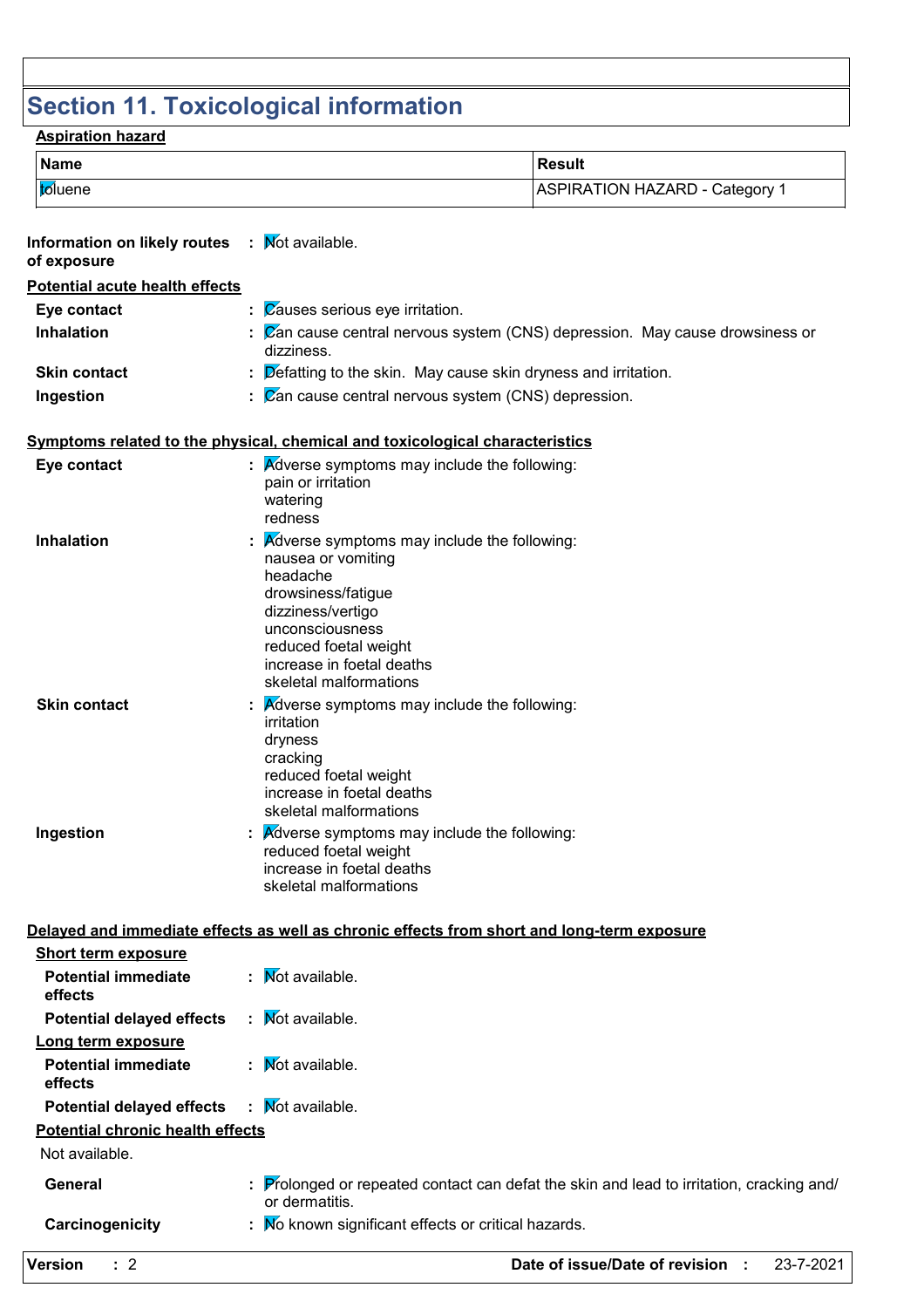# **Section 11. Toxicological information**

**Mutagenicity :** No known significant effects or critical hazards.

**Reproductive toxicity : Suspected of damaging fertility or the unborn child.** 

#### **Numerical measures of toxicity**

#### **Acute toxicity estimates**

N/A

**Toxicity**

# **Section 12. Ecological information**

| Product/ingredient name | <b>Result</b>                        | <b>Species</b>                  | <b>Exposure</b> |
|-------------------------|--------------------------------------|---------------------------------|-----------------|
| ethyl acetate           | Acute EC50 2500000 µg/l Fresh water  | Algae - Selenastrum sp.         | 96 hours        |
|                         | Acute LC50 1600000 µg/l Fresh water  | Crustaceans - Asellus aquaticus | 48 hours        |
|                         | Acute LC50 750000 µg/l Fresh water   | Crustaceans - Gammarus pulex    | 48 hours        |
|                         | Acute LC50 175000 µg/l Fresh water   | Daphnia - Daphnia cucullata     | 48 hours        |
|                         | Acute LC50 154000 µg/l Fresh water   | Daphnia - Daphnia cucullata     | 48 hours        |
|                         | Acute LC50 560000 µg/l Fresh water   | Daphnia - Daphnia magna         | 48 hours        |
|                         | Acute LC50 230000 µg/l Fresh water   | Daphnia - Daphnia pulex         | 48 hours        |
|                         | Acute LC50 295000 µg/l Fresh water   | Daphnia - Daphnia pulex         | 48 hours        |
|                         | Acute LC50 230000 µg/l Fresh water   | Fish - Pimephales promelas      | 96 hours        |
|                         | Acute LC50 212500 µg/l Fresh water   | Fish - Heteropneustes fossilis  | 96 hours        |
|                         | Acute LC50 484000 µg/l Fresh water   | Fish - Oncorhynchus mykiss -    | 96 hours        |
|                         |                                      | Juvenile (Fledgling, Hatchling, |                 |
|                         |                                      | Weanling)                       |                 |
|                         | Acute LC50 425300 µg/l Fresh water   | Fish - Oncorhynchus mykiss -    | 96 hours        |
|                         |                                      | Juvenile (Fledgling, Hatchling, |                 |
|                         |                                      | Weanling)                       |                 |
|                         | Chronic NOEC 12 mg/l Fresh water     | Daphnia - Daphnia magna         | 21 days         |
|                         | Chronic NOEC 2400 µg/l Fresh water   | Daphnia - Daphnia magna         | 21 days         |
|                         | Chronic NOEC 75.6 mg/l Fresh water   | Fish - Pimephales promelas -    | 32 days         |
|                         |                                      | Embryo                          |                 |
| butanone                | Acute EC50 >500000 µg/l Marine water | Algae - Skeletonema costatum    | 96 hours        |
|                         | Acute EC50 >500 mg/l Fresh water     | Algae - Pseudokirchneriella     | 96 hours        |
|                         |                                      | subcapitata                     |                 |
|                         | Acute EC50 5091000 µg/l Fresh water  | Daphnia - Daphnia magna -       | 48 hours        |
|                         |                                      | Larvae                          |                 |
|                         | Acute LC50 3220000 µg/l Fresh water  | Fish - Pimephales promelas      | 96 hours        |
|                         | Acute LC50 5600 ppm Fresh water      | Fish - Gambusia affinis - Adult | 96 hours        |

#### **Persistence and degradability**

Not available.

#### **Bioaccumulative potential**

| <b>Product/ingredient name</b> | $\mathsf{LogP}_\mathsf{ow}$ | <b>BCF</b> | <b>Potential</b> |
|--------------------------------|-----------------------------|------------|------------------|
| ethyl acetate                  | 0.68                        | 30         | low              |
| isobutyl acetate               | 2.3                         |            | low              |
| toluene                        | 2.73                        | 90         | low              |
| <b>I</b> butanone              | 10.3                        |            | low              |
| 2-methoxy-1-methylethyl        | 1.2                         |            | low              |
| acetate                        |                             |            |                  |

#### **Mobility in soil**

**Soil/water partition coefficient (KOC)**

**:** Not available.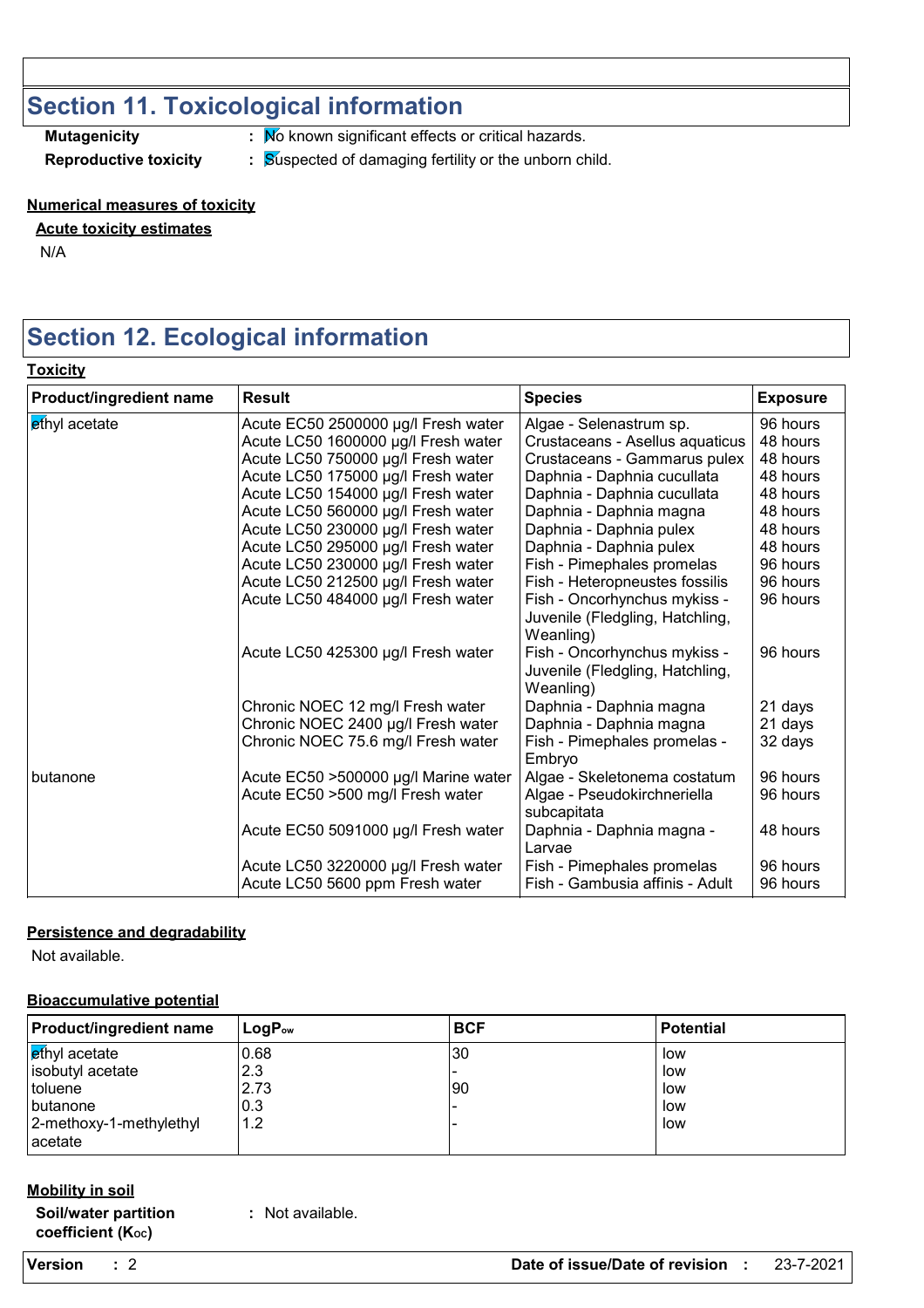# **Section 12. Ecological information**

**Other adverse effects** : No known significant effects or critical hazards.

### **Section 13. Disposal considerations**

The generation of waste should be avoided or minimised wherever possible. Disposal of this product, solutions and any by-products should at all times comply with the requirements of environmental protection and waste disposal legislation and any regional local authority requirements. Dispose of surplus and nonrecyclable products via a licensed waste disposal contractor. Waste should not be disposed of untreated to the sewer unless fully compliant with the requirements of all authorities with jurisdiction. Waste packaging should be recycled. Incineration or landfill should only be considered when recycling is not feasible. This material and its container must be disposed of in a safe way. Care should be taken when handling emptied containers that have not been cleaned or rinsed out. Empty containers or liners may retain some product residues. Vapour from product residues may create a highly flammable or explosive atmosphere inside the container. Do not cut, weld or grind used containers unless they have been cleaned thoroughly internally. Avoid dispersal of spilt material and runoff and contact with soil, waterways, drains and sewers. **Disposal methods :**

### **Section 14. Transport information**

|                                      | <b>ADG</b>                                                                                                                                                                                             | <b>IMDG</b>                                                                                                                                                                                                                                    |  |  |
|--------------------------------------|--------------------------------------------------------------------------------------------------------------------------------------------------------------------------------------------------------|------------------------------------------------------------------------------------------------------------------------------------------------------------------------------------------------------------------------------------------------|--|--|
| <b>UN number</b>                     | <b>DN1263</b>                                                                                                                                                                                          | <b>UN1263</b>                                                                                                                                                                                                                                  |  |  |
| <b>UN proper</b><br>shipping name    | <b>PAINT</b>                                                                                                                                                                                           | <b>PAINT</b>                                                                                                                                                                                                                                   |  |  |
| <b>Transport hazard</b><br>class(es) | $\overline{\mathscr{Z}}$                                                                                                                                                                               | $\overline{3'}$                                                                                                                                                                                                                                |  |  |
| <b>Packing group</b>                 | $\overline{\mathsf{W}}$                                                                                                                                                                                | $\overline{W}$                                                                                                                                                                                                                                 |  |  |
| Environmental<br>hazards             | No.                                                                                                                                                                                                    | No.                                                                                                                                                                                                                                            |  |  |
| <b>Additional information</b>        |                                                                                                                                                                                                        |                                                                                                                                                                                                                                                |  |  |
| <b>IMDG</b>                          |                                                                                                                                                                                                        | : Emergency schedules F-E, S-E<br>Viscous liquid exception This class 3 material can be shipped as Packing Group<br>III in packagings up to 450 L.                                                                                             |  |  |
| <b>IATA</b>                          |                                                                                                                                                                                                        | : <i>Viscous liquid exception</i> This class 3 material can be shipped as Packing Group<br>III in packagings up to 30 L (100 L for cargo aircraft). Transport in accordance with<br>this provision must be noted on the Shipper's Declaration. |  |  |
|                                      | Special precautions for user : Transport within user's premises: always transport in closed containers that are<br>upright and secure. Ensure that persons transporting the product know what to do in |                                                                                                                                                                                                                                                |  |  |

the event of an accident or spillage.

**Transport in bulk according :** Not available. **to IMO instruments**

### **Section 15. Regulatory information**

#### **Standard for the Uniform Scheduling of Medicines and Poisons**

**Not regulated.** 

#### **Model Work Health and Safety Regulations - Scheduled Substances**

No listed substance

#### **Inventory list**

**Australia in the Contract of the Mot determined.**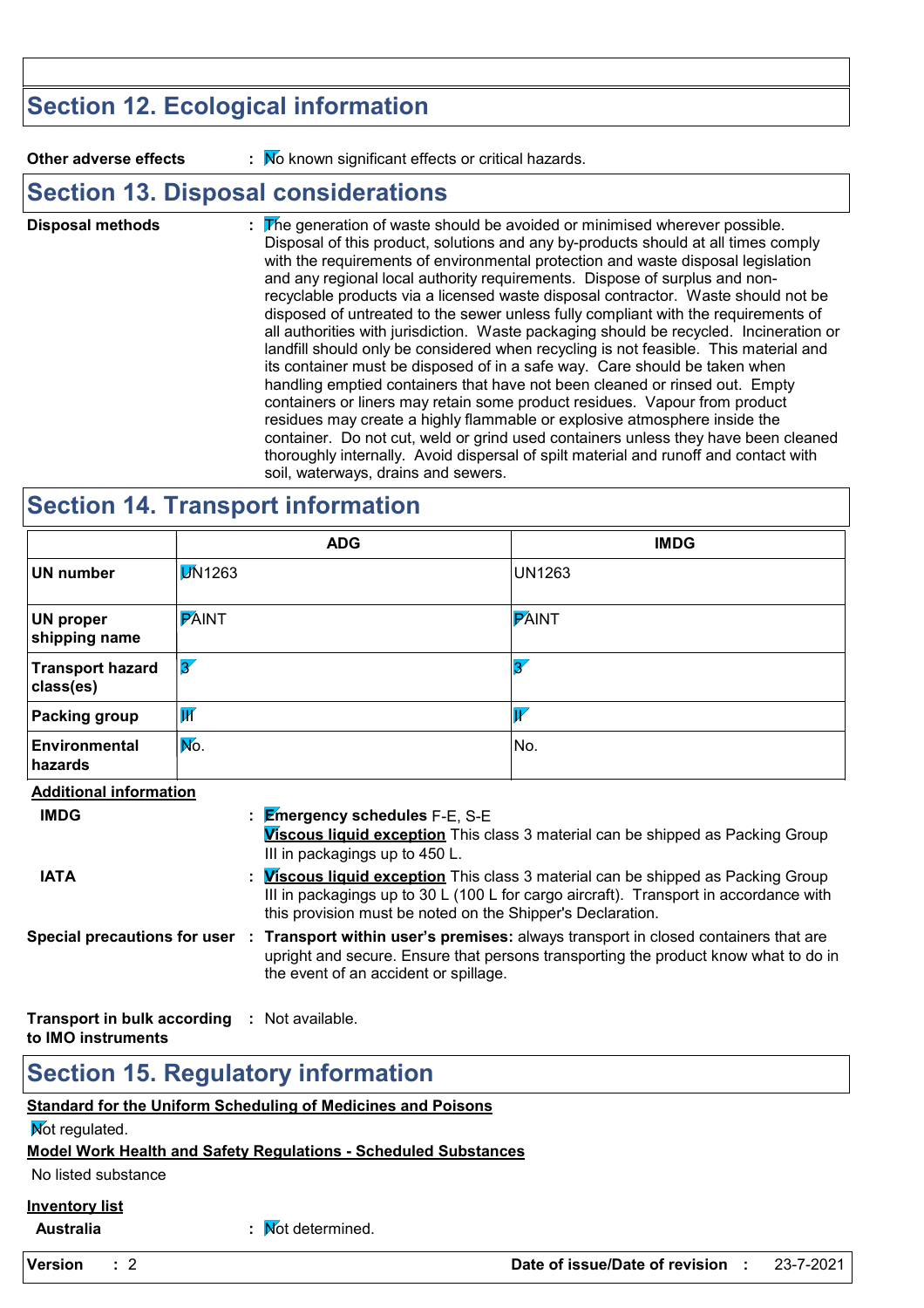# **Section 15. Regulatory information**

| Canada                   | Mot determined.                                                                      |
|--------------------------|--------------------------------------------------------------------------------------|
| China                    | : Mot determined.                                                                    |
| <b>Europe</b>            | : Mot determined.                                                                    |
| Japan                    | : Japan inventory (ENCS): Not determined.<br>Japan inventory (ISHL): Not determined. |
| <b>New Zealand</b>       | : Mot determined.                                                                    |
| <b>Philippines</b>       | : Mot determined.                                                                    |
| <b>Republic of Korea</b> | : Mot determined.                                                                    |
| Taiwan                   | : Mot determined.                                                                    |
| <b>Thailand</b>          | : Mot determined.                                                                    |
| <b>Turkey</b>            | : Mot determined.                                                                    |
| <b>United States</b>     | : Mot determined.                                                                    |
| <b>Viet Nam</b>          | Not determined.                                                                      |

# **Section 16. Any other relevant information**

| <b>History</b>                     |                                                                                                                                                                                                                                                                                                                                                                                                                                                                                                                                                                                                                                                                                                                                                                                                                      |
|------------------------------------|----------------------------------------------------------------------------------------------------------------------------------------------------------------------------------------------------------------------------------------------------------------------------------------------------------------------------------------------------------------------------------------------------------------------------------------------------------------------------------------------------------------------------------------------------------------------------------------------------------------------------------------------------------------------------------------------------------------------------------------------------------------------------------------------------------------------|
| Date of printing                   | : 23 July 2021                                                                                                                                                                                                                                                                                                                                                                                                                                                                                                                                                                                                                                                                                                                                                                                                       |
| Date of issue/ Date of<br>revision | : 23 July 2021                                                                                                                                                                                                                                                                                                                                                                                                                                                                                                                                                                                                                                                                                                                                                                                                       |
| Date of previous issue             | : 30 June 2021                                                                                                                                                                                                                                                                                                                                                                                                                                                                                                                                                                                                                                                                                                                                                                                                       |
| <b>Version</b>                     | $\therefore$ 2                                                                                                                                                                                                                                                                                                                                                                                                                                                                                                                                                                                                                                                                                                                                                                                                       |
| Key to abbreviations               | : ADG = Australian Dangerous Goods<br>ADR = The European Agreement concerning the International Carriage of<br>Dangerous Goods by Road<br>ATE = Acute Toxicity Estimate<br><b>BCF</b> = Bioconcentration Factor<br>GHS = Globally Harmonized System of Classification and Labelling of Chemicals<br>IATA = International Air Transport Association<br>IBC = Intermediate Bulk Container<br><b>IMDG = International Maritime Dangerous Goods</b><br>LogPow = logarithm of the octanol/water partition coefficient<br>MARPOL = International Convention for the Prevention of Pollution From Ships,<br>1973 as modified by the Protocol of 1978. ("Marpol" = marine pollution)<br>$N/A = Not available$<br>SGG = Segregation Group<br>SUSMP = Standard Uniform Schedule of Medicine and Poisons<br>UN = United Nations |

#### **Procedure used to derive the classification**

| <b>Classification</b>                                                 | <b>Justification</b>  |
|-----------------------------------------------------------------------|-----------------------|
| <b>FLAMMABLE LIQUIDS - Category 2</b>                                 | On basis of test data |
| SERIOUS EYE DAMAGE/EYE IRRITATION - Category 2A                       | Calculation method    |
| <b>REPRODUCTIVE TOXICITY - Category 2</b>                             | Calculation method    |
| SPECIFIC TARGET ORGAN TOXICITY - SINGLE EXPOSURE (Narcotic effects) - | Calculation method    |
| Category 3                                                            |                       |

#### **Indicates information that has changed from previously issued version.**

#### **Notice to reader**

*IMPORTANT NOTE The information in this data sheet is not intended to be exhaustive and is based on the present state of our knowledge and on current laws: any person using the product for any purpose other than that specifically recommended in the technical data sheet without first obtaining written confirmation from us as to the suitability of the product for the intended purpose does so at his own risk. It is always the responsibility of the user to take all necessary steps to fulfill the demands set out in the local rules and legislation. Always read the Material Data Sheet and the Technical Data Sheet for this product if available. All advice we give or any statement made about the product by us (whether in this data sheet or otherwise) is correct to the best of our knowledge but we have no control over the quality or the condition of the substrate*